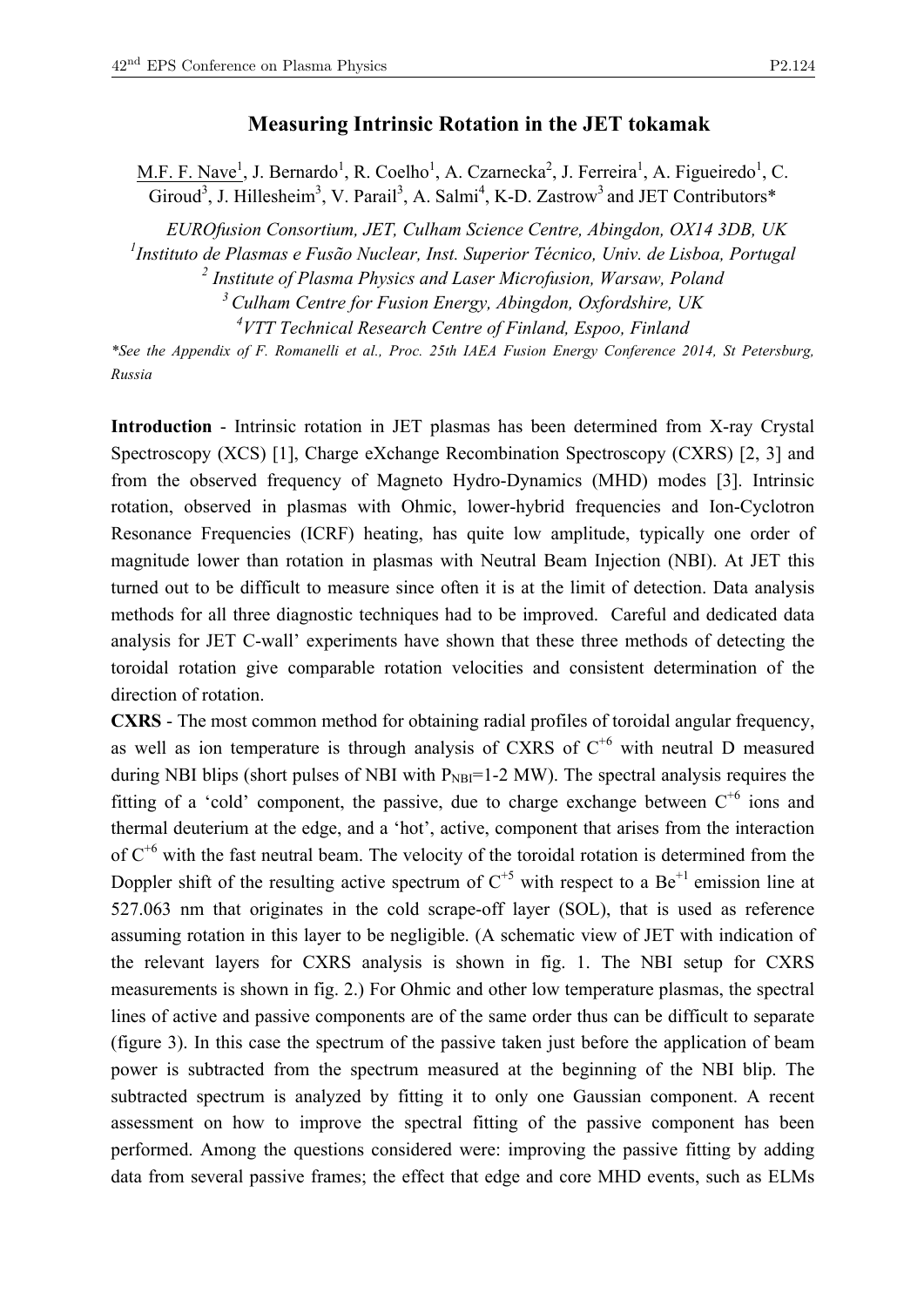and sawteeth, occurring during the time interval taken for the passive analysis, may have on the measurements of both rotation and ion temperature at the beginning of the blip; and whether the  $Be^{+1}$  line rotates. For the later it has been found, that the  $Be^{+1}$  does rotate during H-modes with ICRH, with significant effect on the rotation near the edge. Based on this assessment, the intrinsic rotation database is being re-analyzed taking 10 passive frames before the blip and making sure that the reference  $Be^{+1}$  is always chosen during an Ohmic phase.

Since NBI provides a toroidal momentum source, the question of whether the time resolution of the CXRS measurements, at present 10 ms, was suitable to measure intrinsic rotation has been addressed in two ways: (i) extrapolation of measurements during the NBI to a time before the blip and, (ii) modelling the rotation produced by the NBI blip. An example of linear extrapolation to time  $t=0$  ms is shown in figure 4 for the angular frequency and the ion temperature profiles, that in both cases are very close to the measured profiles at  $t=10$  ms. Modelling was performed with the code JETTO for different models of momentum diffusion, using as input the NBI time dependent torque calculated with the code ASCOT. The NBI rotation was found to be negligible in the first 10-50 ms, confirming that rotation measurements taken at the first 10 ms are indicative of the rotation before the NBI blip.

**XCS** - The toroidal angular frequency in the plasma core can be obtained with a highresolution x-ray crystal spectrometer (XCS) that observes the spectrum around the resonance line of the helium-like nickel ion  $Ni^{26+}$ . This is a technique ideal for measuring rotation in plasmas with no NBI momentum; however, it gives information at only one radial position. The location of the emission shell depends on the plasma temperature, in the range of 3- 8keV. As a reference line for Doppler shift measurement is not available, the wavelength scale is calibrated by comparison with the angular frequency derived during NBI from CXRS of C [1]. Figure 5 shows a typical discharge used for XCS calibration. The figure shows the intensity of  $Ni<sup>26+</sup>$  measured with an integration time of 30 ms, while in the bottom box are the Ni<sup>26+</sup> toroidal angular frequencies, determined during NBI and in the Ohmic phase before the NBI. For the Ohmic plasma the spectra has been added over extended phases lasting up to 2 s. The reference wavelength has been determined by comparing CXS and CXRS measurements of 20 discharges with NBI power varying from 2.5 to up to 11 MW (figure 6). The CXS and CXRS measurements were matched at the radii of maximum CXS emission. Figure 5 shows that the Ohmic plasma central rotation is in the direction counter to the plasma current. The NBI phases are co-rotating. The direction and amplitude of rotation measured with XCS and with CXRS in Ohmic and in plasmas with ICRH have been found to be consistent.

**Conclusion** – Careful analysis of data from charge exchange spectroscopy and X-ray crystal spectroscopy have provided information of intrinsic toroidal velocities of JET plasmas with C-wall. CXRS intrinsic rotation measurements have been routinely compared with the observed frequency and direction of propagation of MHD modes with low n-mode numbers, such as sawtooth precursors and NTMs, which have confirmed the direction of rotation and measured rotation frequencies in the core of the plasma. A benchmark of XCS, CXRS and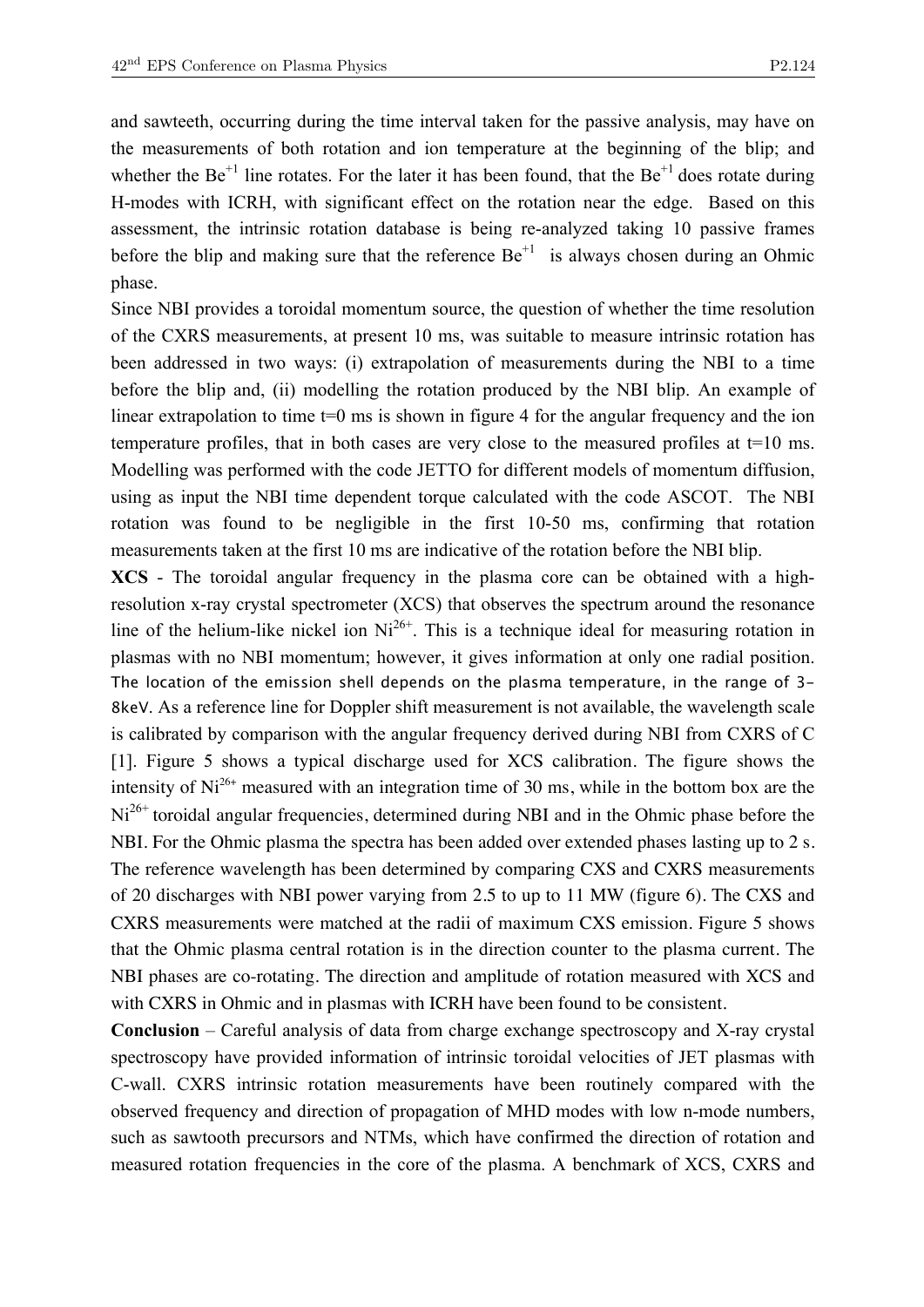MHD observations for ICRF L-mode plasmas has shown that all three methods give comparable angular rotation velocities. CXRS measurements of C-velocities with the JET ILW are more demanding to analyse as the available C has been reduced. Measuring Neon rotation is being considered and experiments with Ne puffs for CXRS analysis are planned for the re-start phase of the next JET experimental campaign later in 2015. A new tool for measuring rotation in JET is Doppler backscattering (DBS), which has recently started being used [5]. DBS measures the lab frame perpendicular propagation velocity of turbulent structures, which in the core of tokamaks is often dominated by the D toroidal velocity even when there is no external momentum input. Commissioning and cross-checking against CXRS measurements is also planned for the re-start of the next JET campaign.

## **References**

[1] Eriksson, L-G, Righi E and K-D Zastrow 1997 Plasma Phys. Control. Fusion 39 27 [2] Noterdaeme, J-M et al 2003 Nucl. Fusion 43 274





Fig. 2. NBI setup for CXRS measurements (pulse # 74866) with NBI blips lasting 200 ms in an Ohmic phase (beginning of  $1<sup>st</sup>$  blip) and a phase with 2.5 MW of Lower Hybrid  $(2<sup>nd</sup> blip)$ . On the bottom, the time evolution of C angular frequency from a central channel  $(R=3.1 \text{ m})$ .

[3] Nave, M. F. F. et al. 2012 Plasma Phys. Control. Fusion 54 074006 [4] Giroud C et al 2008 Rev. Sci. Instrum. 79 10F525 [5] Hillesheim, J.C., International Reflectometry

Workshop , Juelich, Germany, May, 2015

Fig 1. Schematic view from the top of JET showing the two NBI injectors, NBI lines and, the CXRS lines of sight. (also shows the ICRH antenas). CXRS emission layers which contribute to the measured spectra are indicated as the cold non-rotating SOL in green being the zone of the reference  $B<sup>1+</sup>$  line, the passive warm and slowly rotating layer in blue and the active hot and strongly rotating region which is shown by red dots in the intersection of beam lines and CXRS lines of sight. Also indicated in the figure are the usual directions of the toroidal field  $B_T$ , the plasma current  $I_n$  and the direction of the rotation induced by NBI,  $v_{NBI}$ .



Figure 3. Measured  $C^{+5}$  spectral line at beginning of  $2<sup>nd</sup>$  blip, compared with passive line measured immediately before the blip. Active line, i.e. total with passive subtracted.